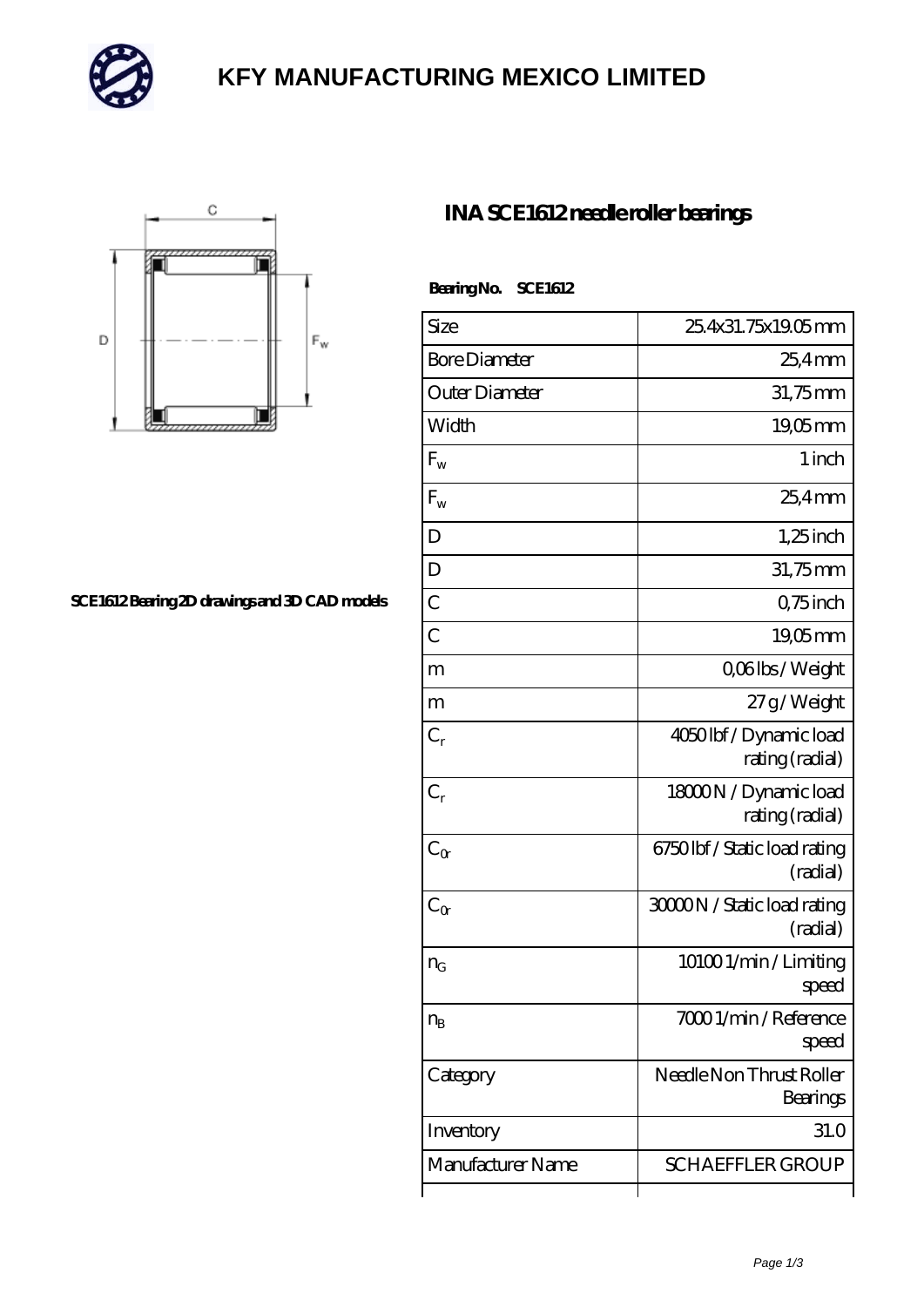

# **[KFY MANUFACTURING MEXICO LIMITED](https://m.mailemotion.tv)**

| Minimum Buy Quantity      | N/A                                                                                                                                                                                                         |
|---------------------------|-------------------------------------------------------------------------------------------------------------------------------------------------------------------------------------------------------------|
| Weight/Kilogram           | 003                                                                                                                                                                                                         |
| Product Group             | <b>BO4144</b>                                                                                                                                                                                               |
| Rolling Element           | Needle Roller Bearing                                                                                                                                                                                       |
| Component                 | Roller Assembly with Outer<br>Ring - No Inner Ring                                                                                                                                                          |
| Enclosure                 | Open                                                                                                                                                                                                        |
| Self Aligning             | No                                                                                                                                                                                                          |
| Retainer                  | Yes                                                                                                                                                                                                         |
| Number of Rows of Rollers | Single Row                                                                                                                                                                                                  |
| Separable                 | No                                                                                                                                                                                                          |
| Closed End                | No                                                                                                                                                                                                          |
| Inch - Metric             | Inch                                                                                                                                                                                                        |
| Relubricatable            | No                                                                                                                                                                                                          |
| Thrust Bearing            | No                                                                                                                                                                                                          |
| Long Description          | 1" Bore; 1-1/4" Outside<br>Diameter; 3/4" Width;<br>Needle Roller Bearing<br>Roller Assembly with Outer<br>Ring - No Inner Ring<br>Open; Not Self Aligning<br>Retainer; Single Row of<br>Rollers; Not Separ |
| Other Features            | 2Rib Outer Ring   Drawn<br>Cup Bearing   Steel Cage                                                                                                                                                         |
| Category                  | Needle Non Thrust Roller<br>Bearing                                                                                                                                                                         |
| <b>UNSPSC</b>             | 31171512                                                                                                                                                                                                    |
| Harmonized Tariff Code    | 848299.65.30                                                                                                                                                                                                |
| Noun                      | Roller Assembly with Outer<br>Ring                                                                                                                                                                          |
| Keyword String            | Bearing Needle                                                                                                                                                                                              |
| Manufacturer URL          | http://www.ina.com                                                                                                                                                                                          |
| Manufacturer Item Number  | <b>SCE1612</b>                                                                                                                                                                                              |
| Weight/LBS                | 006                                                                                                                                                                                                         |
| Width                     | 0.75 Inch   19.05 Millimeter                                                                                                                                                                                |